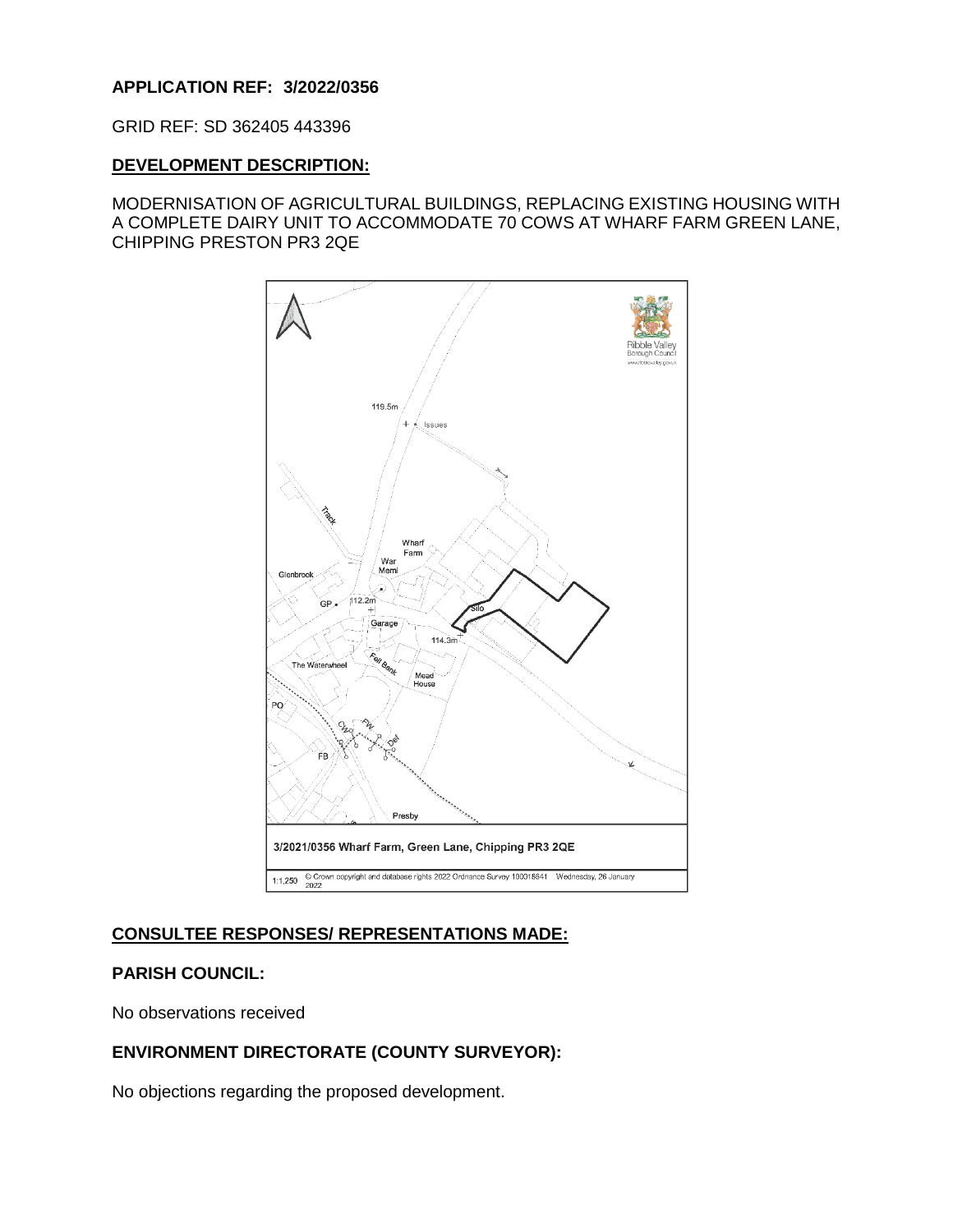# **LLFA:**

Following reconsultation and subject to the additional information in relation to drainage strategy has no objection to the proposed development subject to the inclusion of the appropriate conditions.

### **UNITED UTILITIES:**

Following reconsultation and subject to the additional information in relation to drainage strategy has no objection to the proposed development subject to the inclusion of the appropriate conditions.

### **ADDITIONAL REPRESENTATIONS:**

None.

### 1. **Site Description and Surrounding Area**

1.1 Wharf Farm is located to the far east location of the village of Chipping and within the Chipping Conservation Area. It is located within the Ribble Valley in Lancashire. The farm occupies a prominent roadside location on the outskirts of Chipping with agricultural fields to the north and east.

### 2. **Proposed Development for which consent is sought**

2.1 The submitted details seek consent for the erection of agricultural livestock buildings adjacent and attached to existing range of buildings and also an attenuation pond on land opposite the building on a different parcel of land.

The proposal is to remove an older agricultural building and replace it with a new multi apex steel portal structure. The building is made up of 4no. apex roofs connected as one, total width 38.70m x 50.52m long, nominal 3.00m eaves and 6.23m to the highest ridge.

The proposed building is a conventional multi span agricultural steel framed structure. At time of preparing this report walling in parts is nominally 1.50m high pre-cast concrete panels with vertical treated timber boarding above. Galvanised steel doors were appropriate. The roof materials is fibre cement sheeting colour "Farmscape Anthracite"

### 3. **Relevant Planning History**

3/2014/0957 – Agricultural Building-Approved with conditions.

### 4. **Relevant Policies**

### **Ribble Valley Core Strategy**

Key Statement DS1 – Development Strategy Policy DMG1 – General Considerations Policy DMG2 – Strategic Considerations Policy DMB1 – Supporting Business Growth and the Local Economy Policy DME4- Protecting Heritage Assets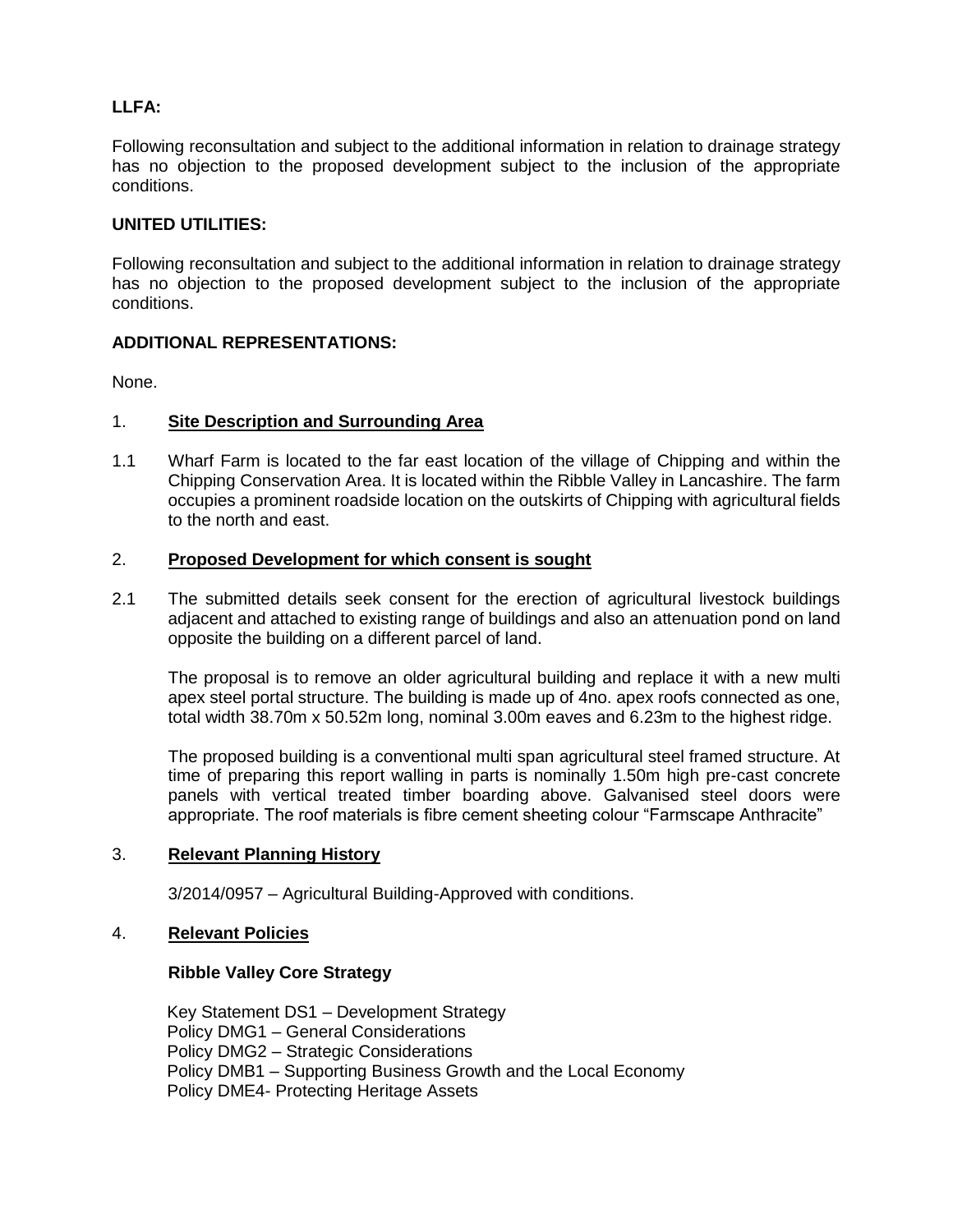Key Statement EN" Landscape

National Planning Policy Framework (NPPF) National Planning Practice Guidance (NPPG)

### 5. **Assessment of Proposed Development**

### 5.1 Principle of Development:

5.1.1 The main considerations relate to whether proposed agricultural livestock building purposes is an acceptable use, traffic implications, residential amenity as well as the visual impact.

## 5.2 Highways:

5.2.1 There are no concerns in relation to highway considerations given the establishment of the existing business.

### 5.3 Impact upon Residential Amenity:

5.3.1 The unit may result in some additional noise and odours but given it is replacing existing buildings and will be no nearer to existing residential properties would be unlikely to have a harmful impact.

#### 5.4 Employment:

5.4.1 The safeguarding of a business use which would include farming enterprises is an important consideration. The proposal would enable the farming enterprise to modernise and assist in viability.

### 5.5 Visual impact:

5.5.1 The building occupies a prominent roadside location but also relates well to the existing agricultural buildings to reduce the visual impact. In order to achieve a higher quality design, it is considered that the more visually prominent elevation should incorporate natural stone as a walling rather than concrete panels. In relation to materials and to ensure the use of natural a planning condition is imposed.

RECOMMENDATION: That the application be APPROVED subject to the following conditions.

1. The development must be begun not later than the expiration of three years beginning with the date of this permission.

REASON: Required to be imposed pursuant to section 91 of the Town and Country Planning Act 1990 as amended by Section 51 of the Planning and Compulsory Purchase Act 2004.

2. Unless explicitly required by condition within this consent, the development hereby permitted shall be carried out in complete accordance with the proposals as detailed on drawings: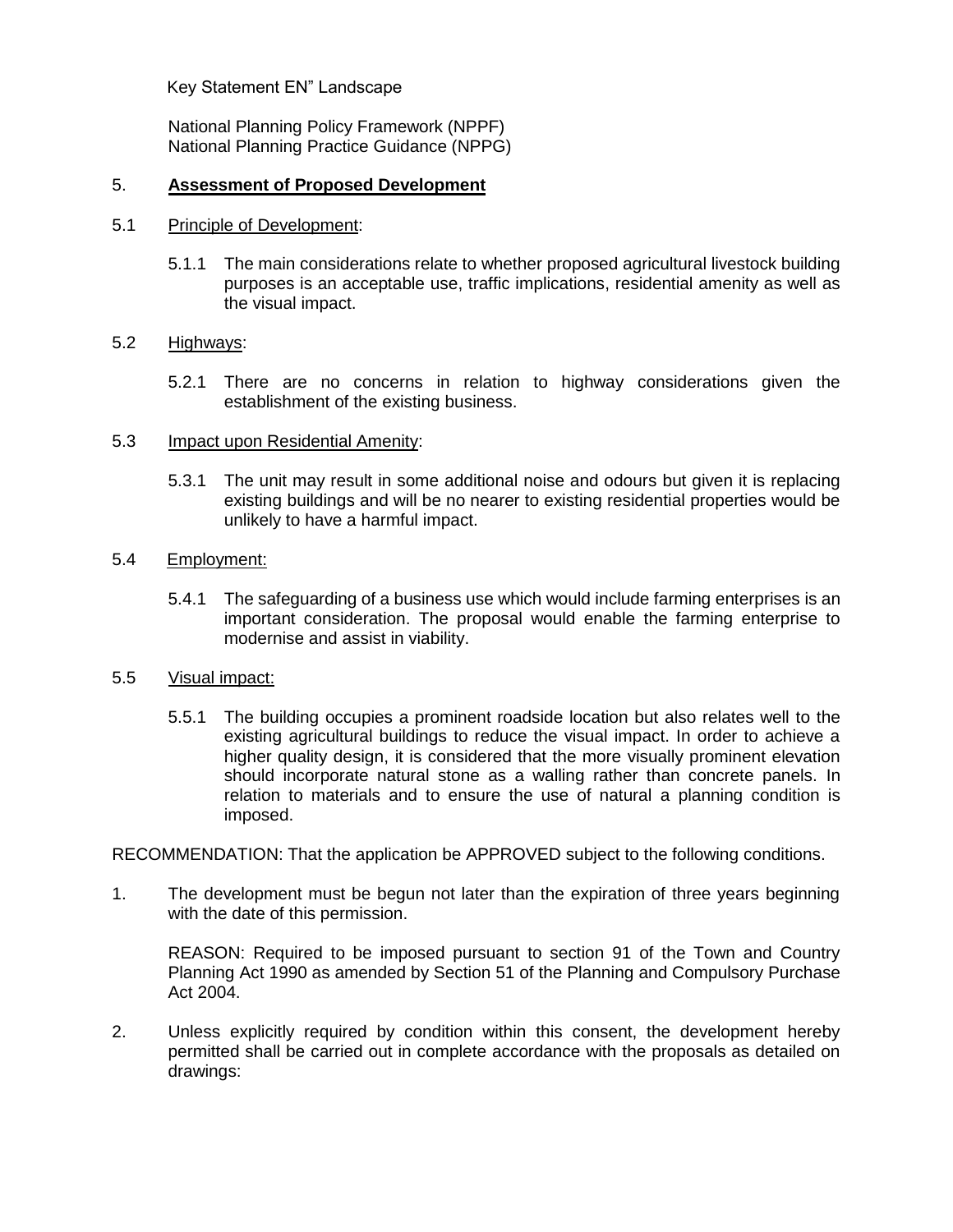Location Plan OS Map Nov 2021 Proposed Building Layout Plan March 2021 Proposed Section Plan Sept 2021 Proposed Revised Elevation Plan March 2021 received on 18/01/22

REASON: For the avoidance of doubt and to clarify which plans are relevant to the consent.

### *Materials*

3. This permission shall relate to the materials specified on elevation plan received on 18/01/22 and photograph sent on the 19/01/22 in relation to the natural stone. The development thereafter shall be constructed in accordance with the approved materials.

REASON: To ensure that the appearance of the development is appropriate to the character and setting of the area.

#### *Drainage*

4 The development permitted by this planning permission shall be carried out in accordance with the principles set out within the flood risk assessment drainage strategy (October 2021 / 041121 - Revision A / REFORD). The measures shall be fully implemented prior to the commencement of the use of the development and in accordance with the timing arrangements embodied within the scheme, or within any other period as may subsequently be agreed, in writing, by the local planning authority in consultation with the lead local flood authority.

REASON: To ensure satisfactory sustainable drainage facilities are provided to serve the site in accordance with the Paragraphs 166 and 168 of the National Planning Policy Framework, Planning Practice Guidance and Defra Technical Standards for Sustainable Drainage Systems.

5. No development shall commence until details of how surface water and pollution prevention will be managed during each demolition and construction phase have been submitted to and approved in writing by the local planning authority. Those details shall include for each phase, as a minimum: a) Measures taken to ensure surface water flows are retained on-site during demolition and construction phase(s) and, if surface water flows are to be discharged they are done so at a restricted rate to be agreed with the Lancashire County Council LLFA. b) Measures taken to prevent siltation and pollutants from the site into any receiving groundwater and/or surface waters, including watercourses, with reference to published guidance. The development shall be constructed in accordance with the approved details.

REASON: To ensure the development is served by satisfactory arrangements for the disposal of surface water during each demolition and construction phase(s) so it does not pose an undue flood risk on site or elsewhere and to ensure that any pollution arising from the development as a result of the demolition and construction works does not adversely impact on existing or proposed ecological or geomorphic condition of water bodies.

6. No building on any phase (or within an agreed implementation schedule) of the development hereby permitted shall be occupied until a Verification Report and Operation and Maintenance Plan for the lifetime of the development, pertaining to the surface water